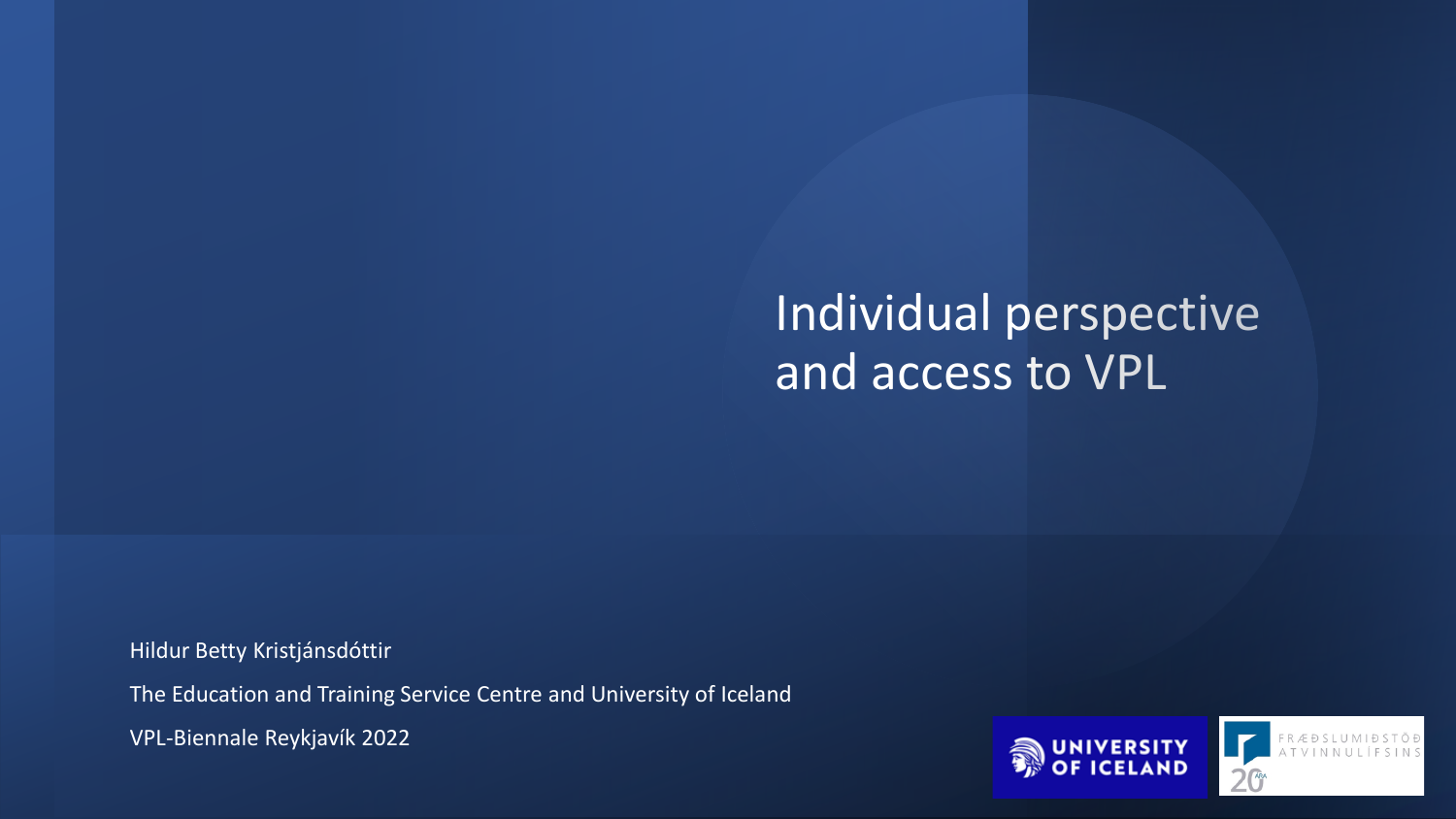**The aim of this research is to gain insight into the experience of the individual and to answer the following research question:**

*What benefits does validation of prior learning (VPL) bring to the individual in life, work and study?* 

#### **Qualitative research**

- Interviews
- Semi-structured

#### **Participants - interviewees**

- 25 years and older (8 women 11 men)
- Minimum five years work experience in the labour market
- Validation of prior learning in vocational education during the years 2007-2013
- The capital Region and North of Iceland (Akureyri and Dalvík).
- Completed studies after validation of prior learning in Life Learning Centres or secondary school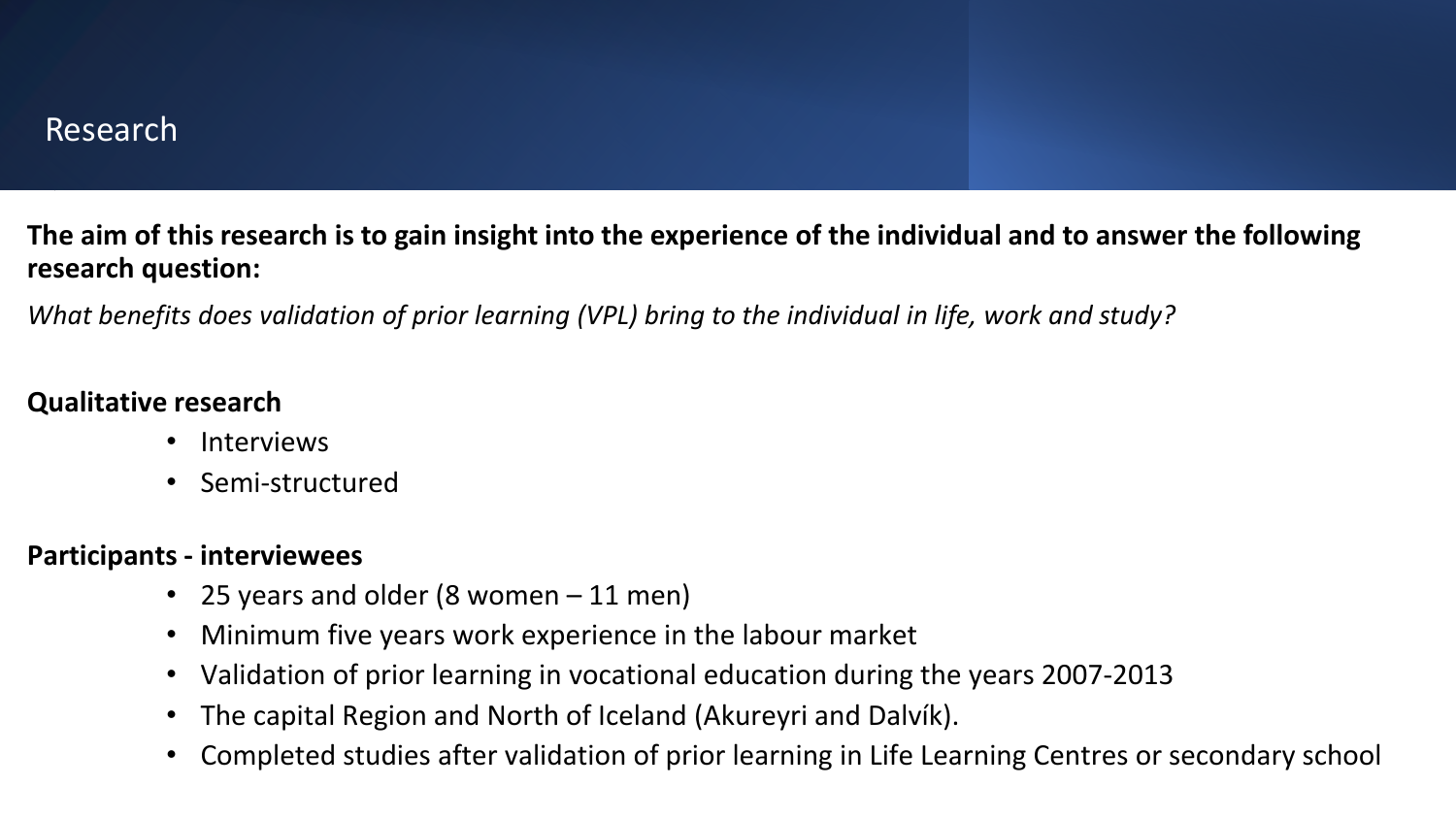### **Theory**

There are many theories about learning, and the most common definition is that learning has a beginning and an end and takes place within educational institutions.

- Situated learning theory (Lave and Wenger, 1991).
- Communities of practice (Wenger, 1998).
- Three dimensions of learning (Illeris, 2009).
- Biographical learning (Alheit, 2009).
- Bourdieu´s Field of Theory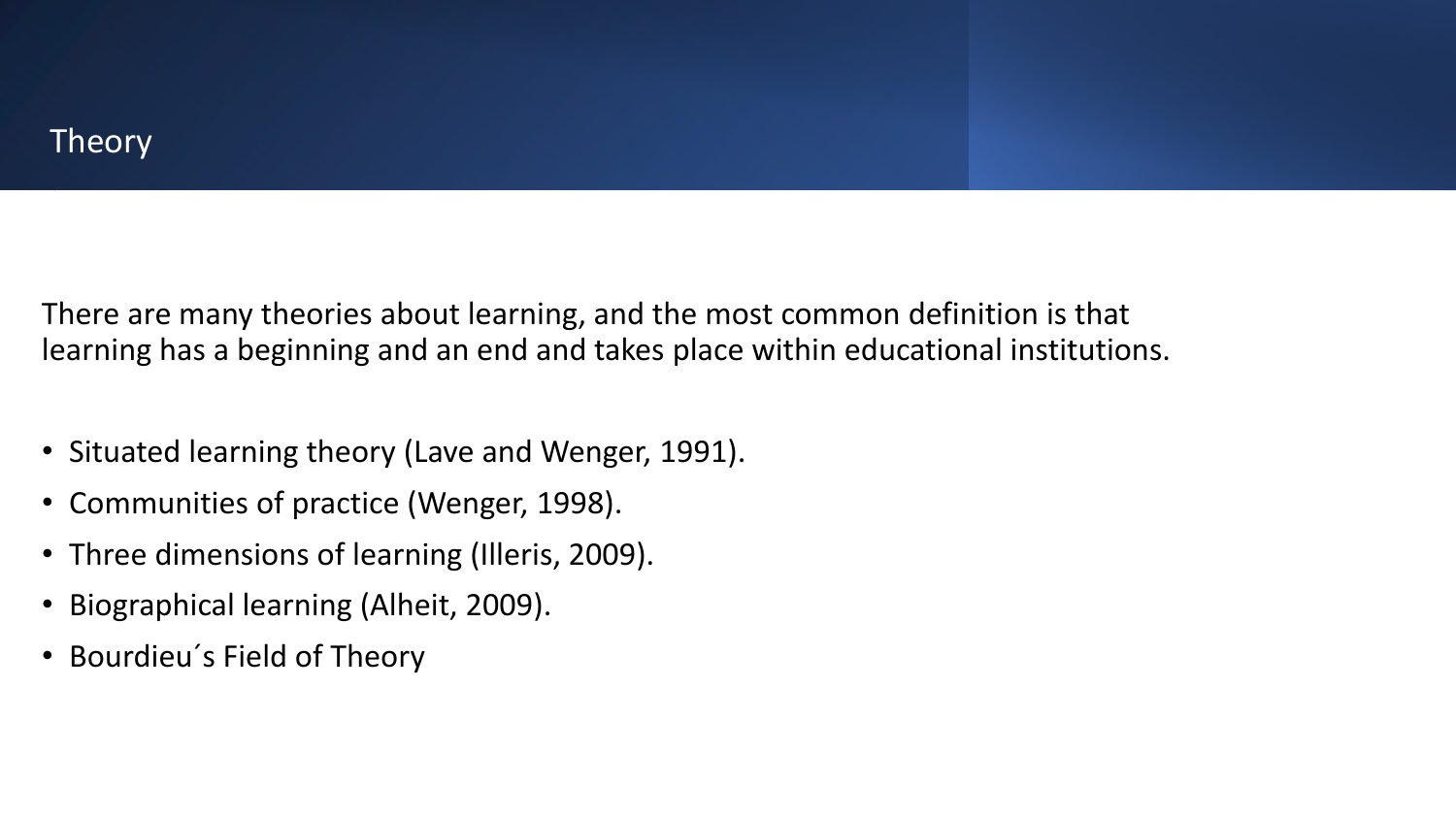## The influence and importance of VPL

- I) The interaction between the labour market and VPL
- II) The interaction between the education system and VPL
- III) The interaction between the individual and VPL

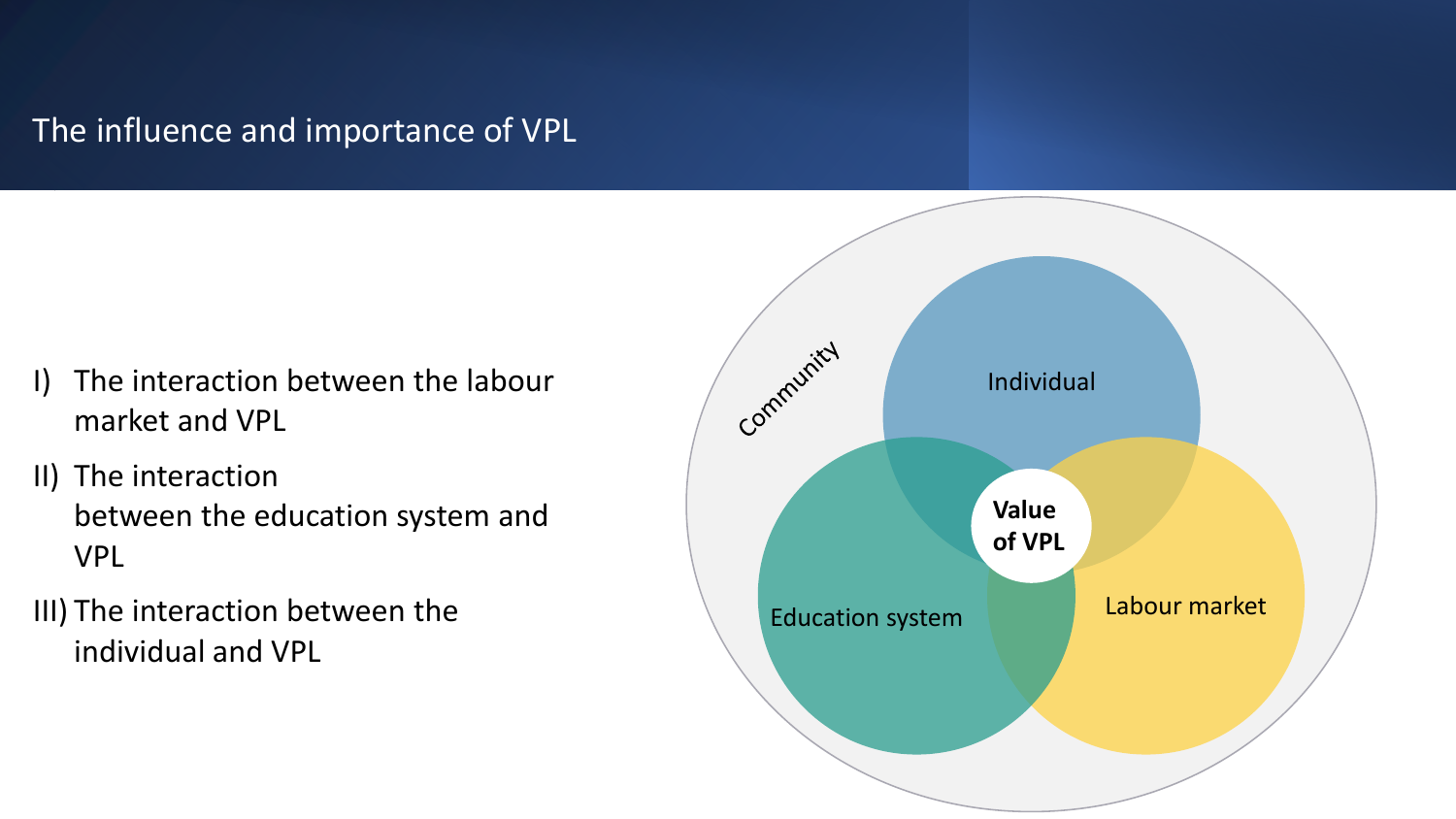## The interaction between the labour market and VPL



#### **Studying at work**

*You never get fully taught because you always learn from some individuals who are working next to you.*

*I ask if I want to know something, no one was born knowing everything. I´m the kind of person that asks once how to do something, then I know how to do it.*

#### **Validation**

*I was pleased to receive 59 units out of 90 rated. I managed to shorten my studies and now I could see the Journeyman examination in Carpentry around the corner, nothing could stop me. Being able to lessen ones school attendance is incredibly important when you've got a job, family and a home.*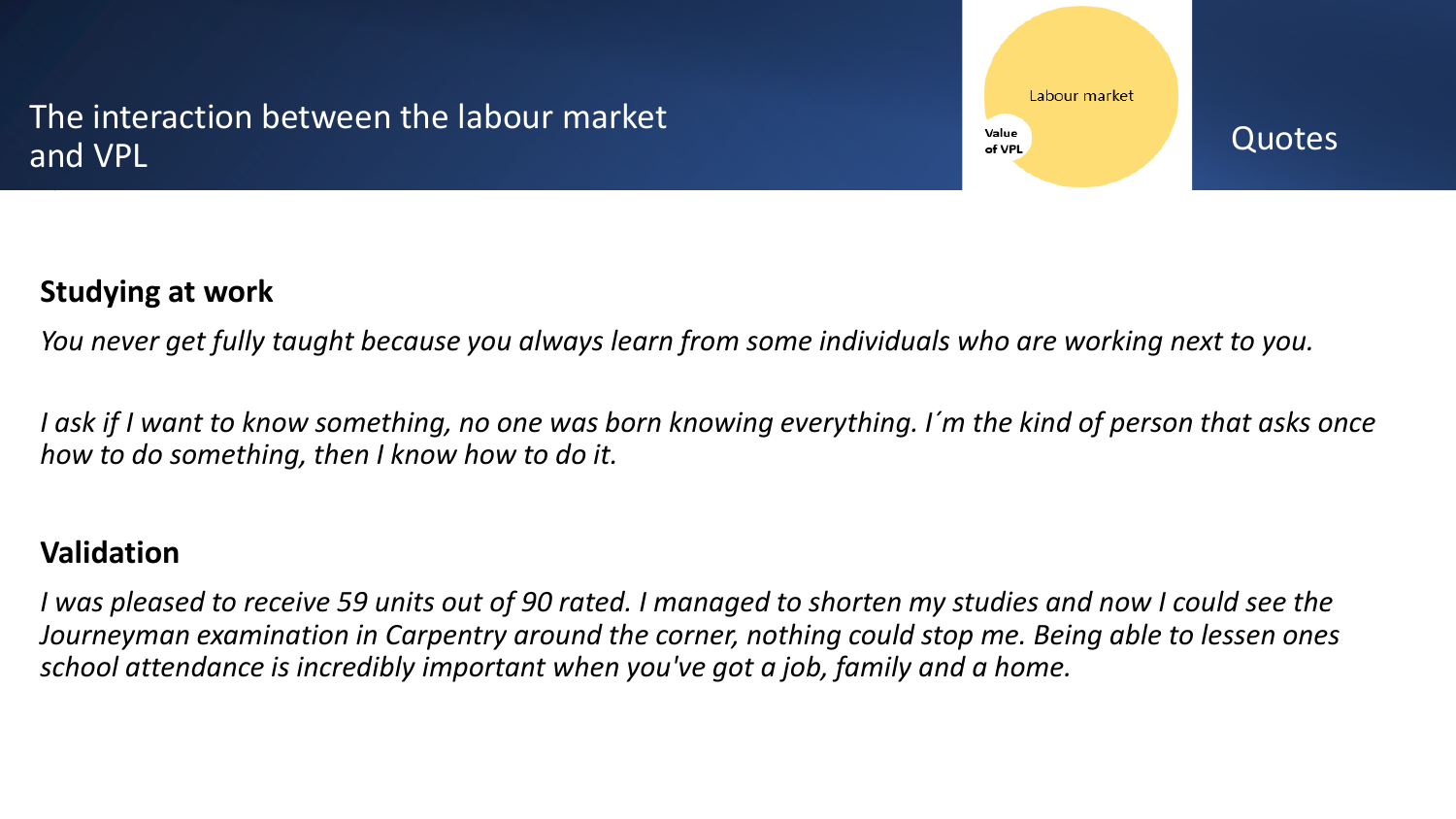## The interaction between the labour market and VPL



- According to the study the participants learned many of their skills in the workplace and from co-workers and not in the school system, as has been well established by VPL generally.
- The interviewees talk about how their skills increased as they learned from their co-workers who had more job experience and knowledge in the field. They were grateful that they had the opportunity to challenge themselves.
- Their job security was often fragile, because there were times when educated individuals were hired instead of them. Then the work experience didn´t have the same value as having a formal education. They gained secondary school credits after they went through VPL process.
- The VPL led the interviewees to make the decision to re-enter the school system after they had their work experience validated. With the VPL appeared a recognized capital which had not been documented/confirmed. Important experience of the interviewees in the labour market had been validated against the curriculum in secondary school and gave them access to education system again.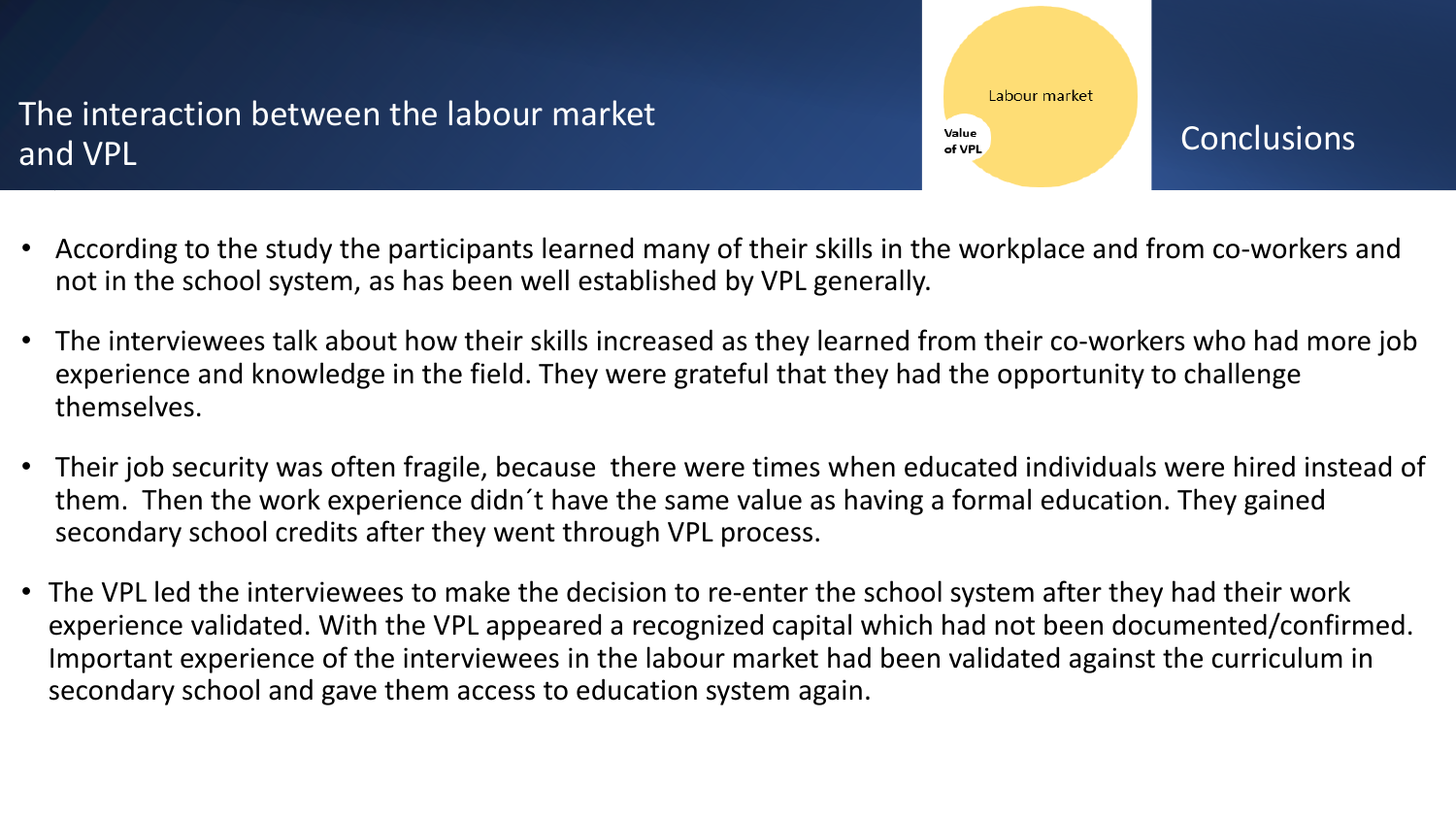## The interaction between the Education system and VPL

#### **Previous schooling in younger years**

When Guðmundur had finished one semester in secondary school at the age of 18, his mother died, and he left school and went to work:

*I had started my own family, there was no dear mum anymore, it was just life itself that took over.*

When Haukur was 14, he dropped out of primary school and went to work. He didn't feel comfortable in school, he experienced that the teacher bullied him.

#### **Schooling in adulthood**

*It was a lot of work, but it was amazing, I decided it was my time now. Someone else would have to take care of my kids (laughs).*

While Helgi was studying he also had a full-time job. The school and the workplace gave him flexibility to do both: *Being the older person in school I was allowed some leeway. I went to school during the day and worked at night. It was one of the most fun winters of my life.*

Few of the interviewees said that now they are older, more experienced and have more time to study, but the pressure was often very high and required planning, but it didn't occur to them to quit.

*I would never have been happy if I had quit. I would never have forgiven myself for that. It was good for my selfconfidence.*

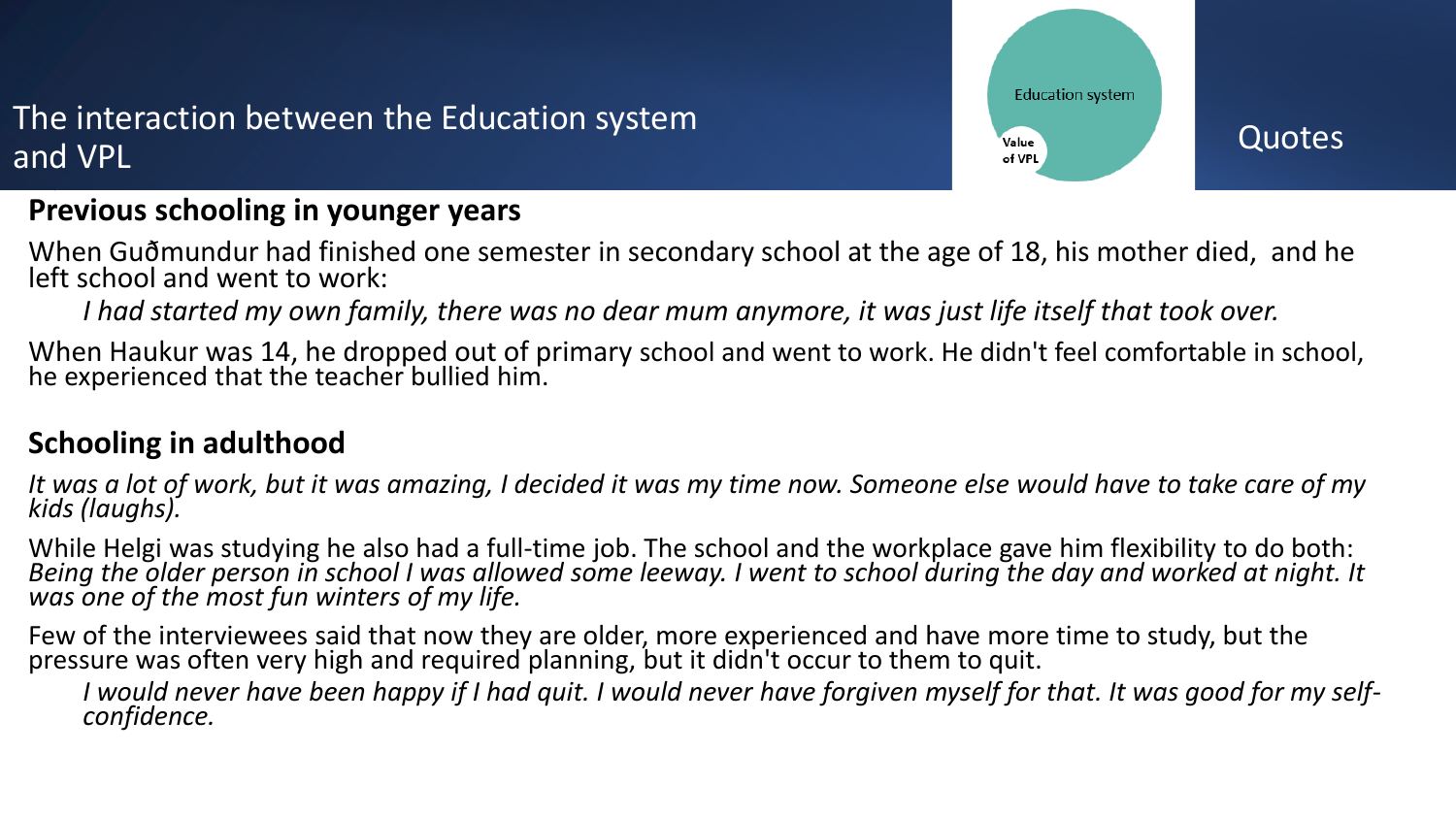The interaction between the Education system and VPL





- The barriers to the interviewees' schooling did not mean that they could not learn, it was more the circumstances of their lives and often the opportunities were not available to them. Several reasons prevented them from completing their studies in their younger years, For example family circumstances, dyslexia, bullying, depression, etc.
- It can be concluded from the interviewees' stories that many of the them experienced the school system discouraging in their younger years but inspiring in adulthood because they could connect it with their own work experience.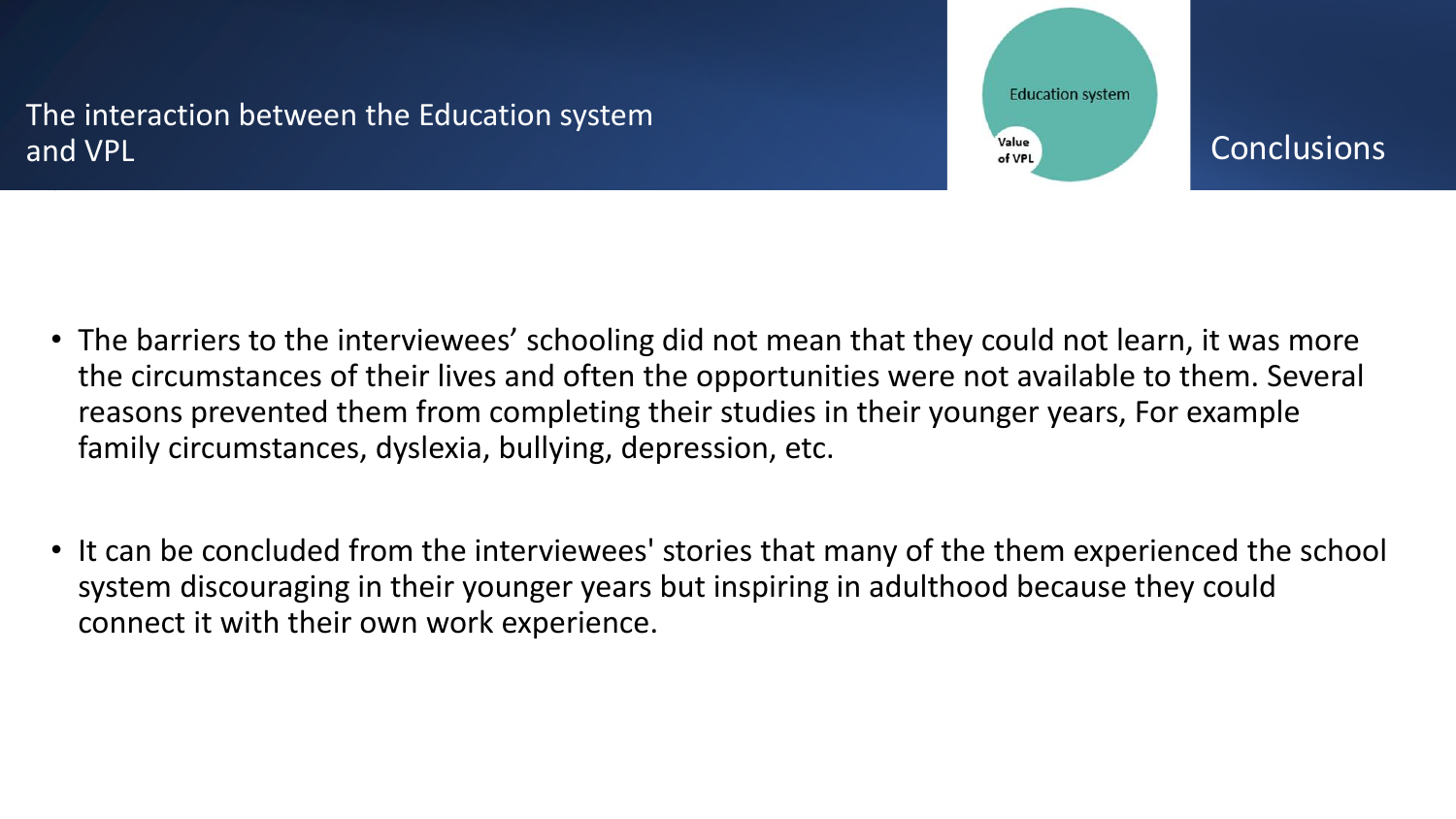## The interaction between the individual and VPL



Sveinn finds a big difference between being an educated or uneducated manager on the labour market, after he finished his studies, his confidence grew, and he experienced more respect from the environment and employees.

*Being an unskilled manager in a job like this, there were always prejudices (moans).* 

What Bryndís learned in her studies was: *I was more self-critical of my mistakes before I studied.* The study made her feel safer, more open and less afraid to make mistakes.

Most interviewees continued in the same job after graduation, describing that now they had the voice of an educated person and felt that they had more value in the labour market than being uneducated. One interviewee put it well: *I have the same job, but there is more recognition of my value and better salary.*

*The day I graduated from plumbing, I felt really good because at last I had finished something in my life.*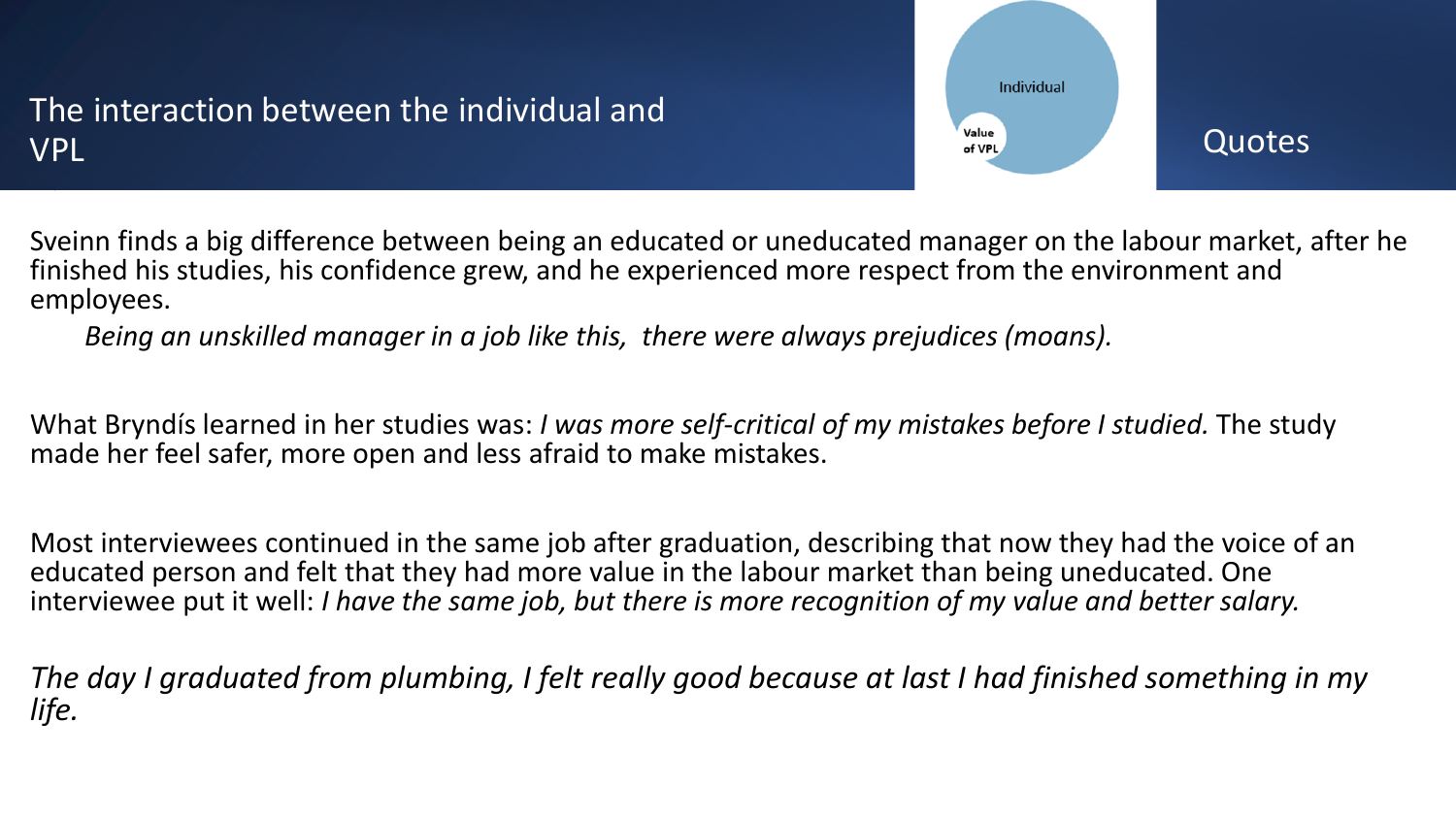## The interaction between the individual and VPL



- The conclusions indicate that most of the participants had wondered about going to school again but did not find the motivation to do so.
- The interaction, flexibility and support of employees of the Lifelong Learning Centers involved in VPL had the impact on interviewees that they gained confidence in their own abilities and inspired them to seek validation of what they had learned in the labour market.
- The results demonstrate the importance of VPL for the individual in life, work and study. Interviewees took new steps that led to changes in their life.
- The interviewees started to see themselves as role models for their kids, for example, and felt more confident in helping them with their studies.
- Based on the results, it can be concluded that validation of prior learning results in societal benefits as the number of educated people in the labour market increases and the national education level increases as well as being a great benefit for the individual.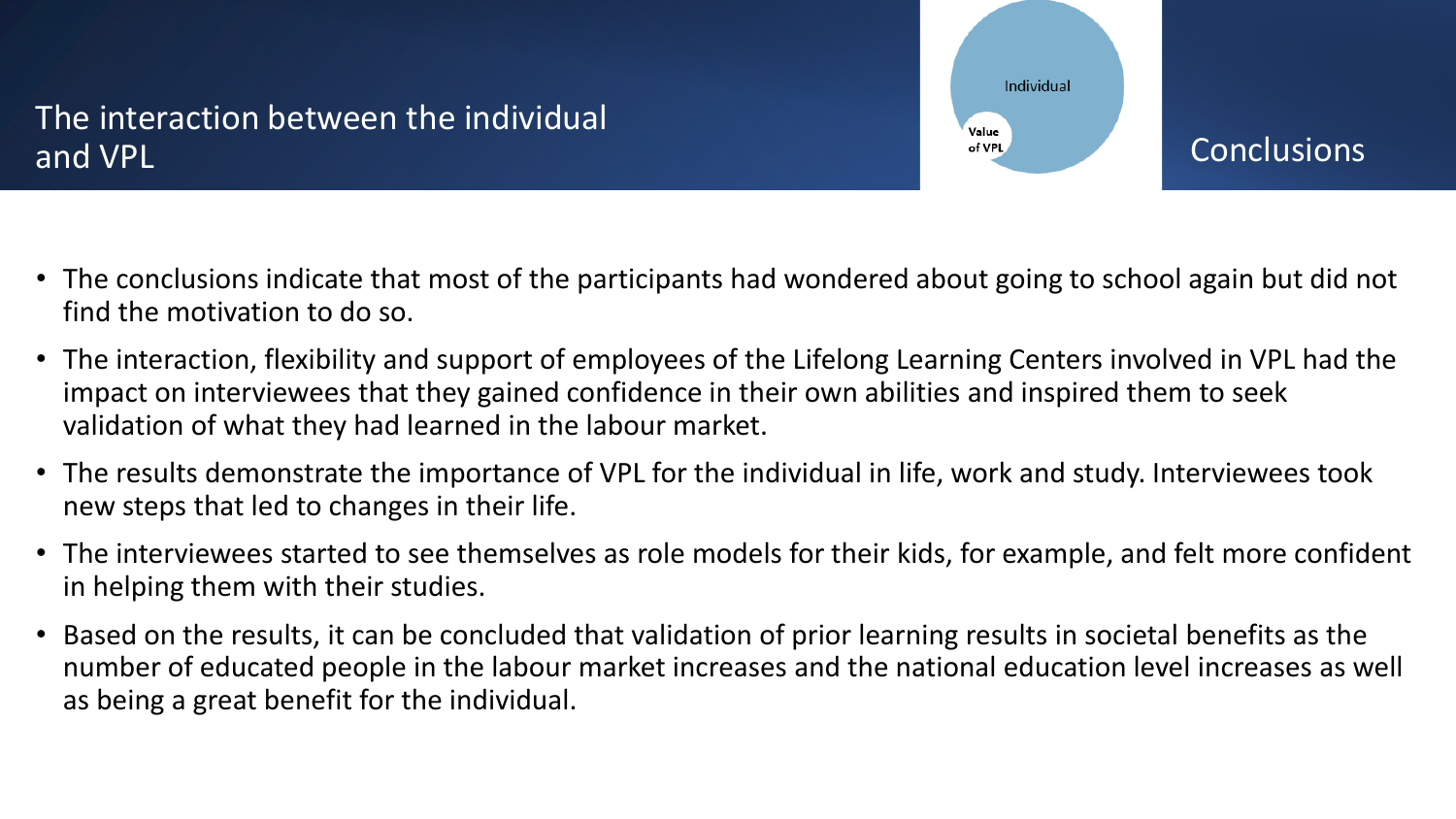# **I can conclude from my study that VPL IS A GREAT VALUE FOR THE WHOLE COMMUNITY**

#### **I) The interaction between the individual and VPL**

Interviewees self-confidence grew, it made them feel safer, and the job title gave them a certain value in the labour market. It is clear that studying and the work experience had an impact on their self-identity and confidence. Interviewees in the study have in common that they do not see themselves as a drop-outs when they talk about their previous schooling.

#### **II) The interaction between the education system and VPL**

The conclusions are that the interaction of VPL with the education system supports the interviewees to go back into the school system regardless of whether they had completed formal education or not. When they step into the school system again the also positively impact the other and younger students and the school environment as a whole.

#### **III) The interaction between the labour market and VPL**

It can be concluded that the labour market profits from the VPL because the interviewees graduated in vocational education and most of them stayed in the same job before the started the VPL journey.

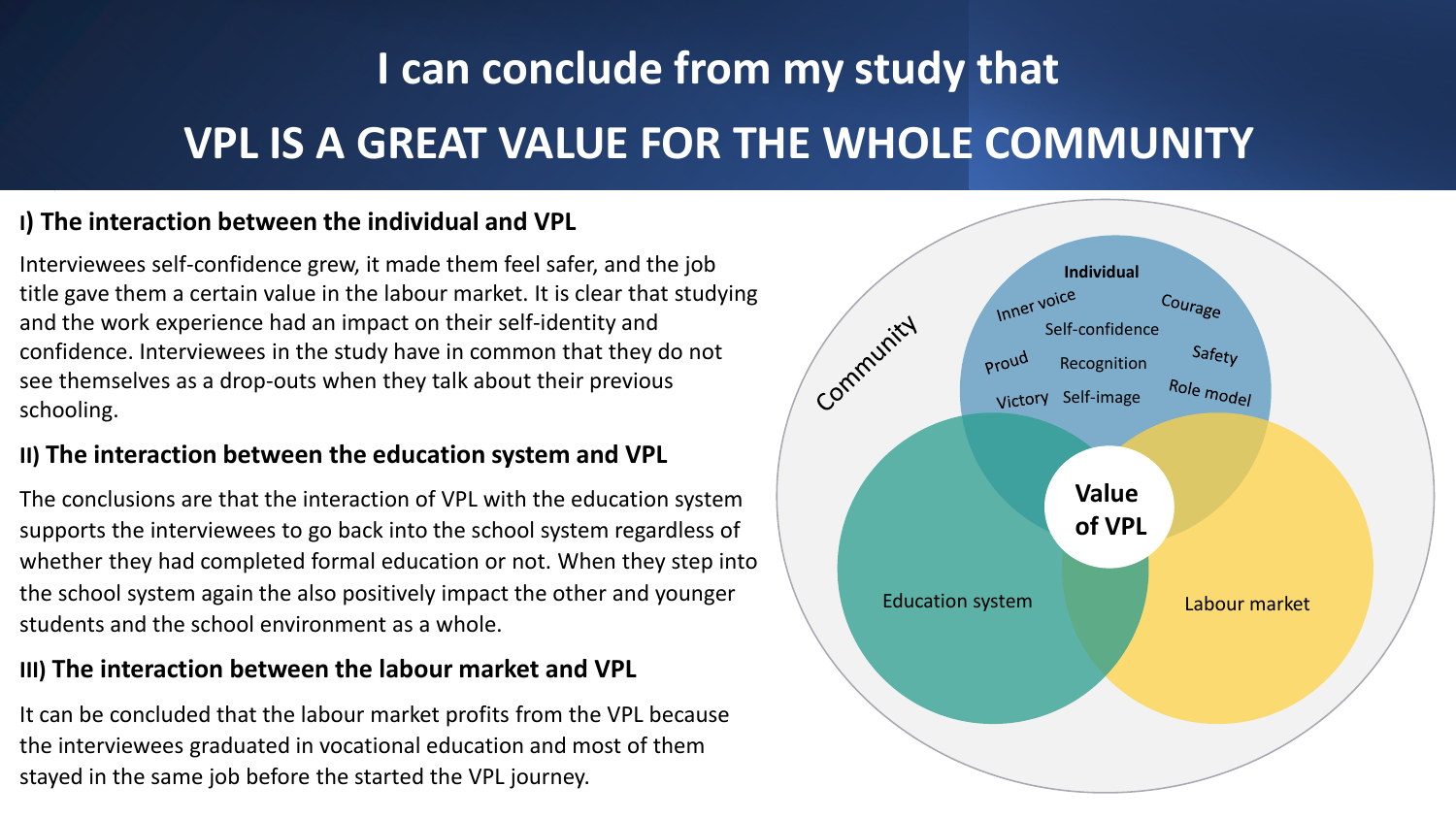#### References

- Alheit, P. (2009) Biographical learning within the new lifelong learning discourse. Í Knud Illeris (Ritstj.), *Contemporary theories of learning: Learning theorists ... In their own words* (bls. 116-128)*.* London: Routledge.
- Alheit, P. og Dausien, B. (2000). Biographicity as a basic resource of lifelong learning. Í Peter Alheit og Henning Salling Olesen (ritstjórar) *Lifelong Learning Inside and Outside Schools Vol. 2* (bls. 400- 422), Roskilde: RUC.
- Bourdieu, P. (1986). The forms of capital. In H. L. A.H. Halsey, Phillip Brown og Amy Stuart Wells (Ed.), *Education: Culture, economy, society* (pp. 46 - 57). New York: Oxford University Press 1997.
- Bourdieu, P. (2007). *Almenningsálitið er ekki til*. Atvik 11. Greinasafn. Í íslenskri þýðingu. Ritstjóri Davíð Kristinsson. Reykjavík: Reykjavíkur Akademían.
- Gestur Guðmundsson. (2012). *Félagsfræði menntunar* (2. útgáfa). Reykjavík: Skrudda.
- Illeris, K. (2004). *Voksenuddannelse og voksenundervisning* (2. útgáfa). Danmörk: Roskilde Universitetsforlag.
- Illeris, K. (2007). *How we learn: learning and non-learning in school and beyond.* London: Routledge.